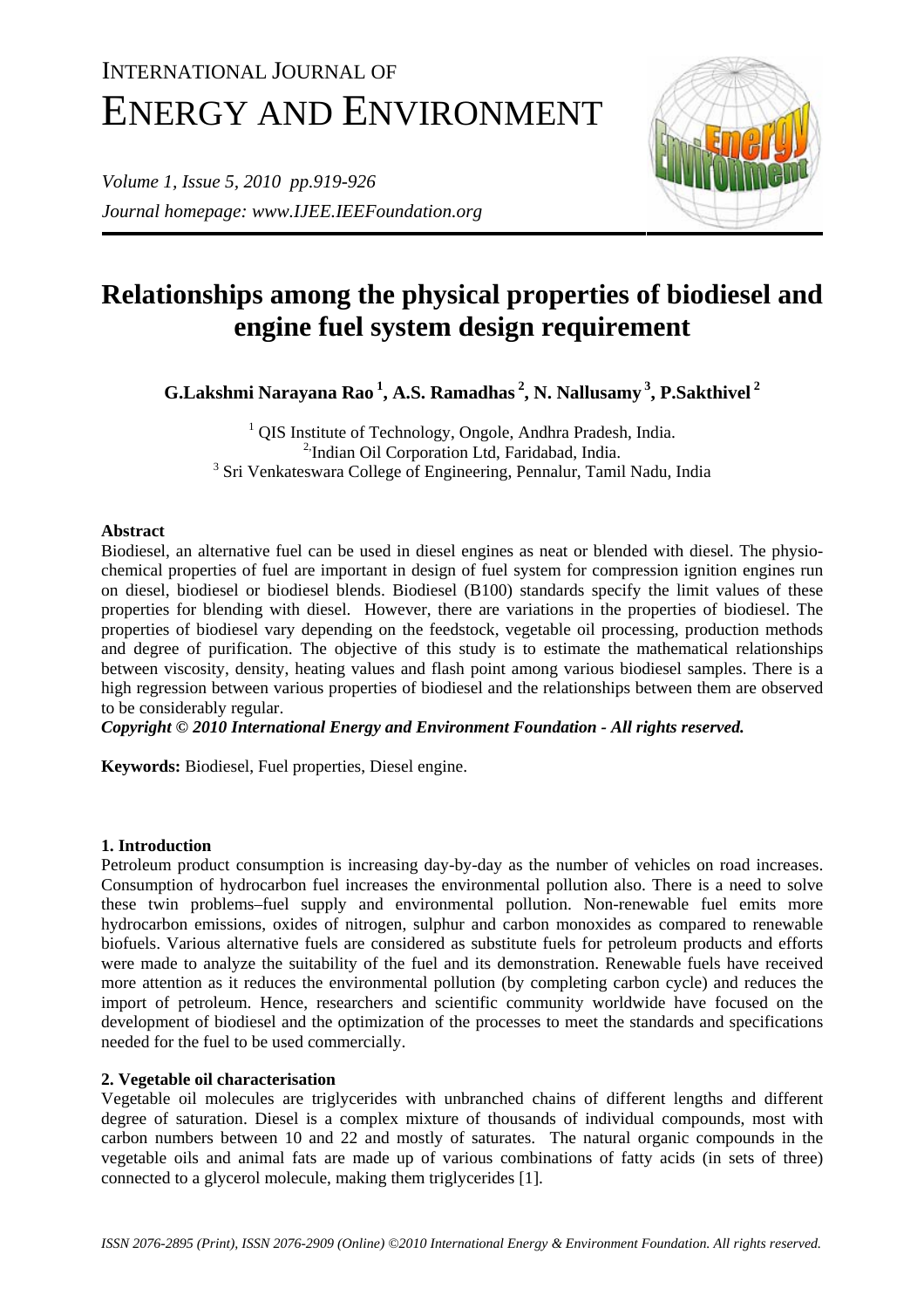Straight vegetable oil (neat vegetable oil) can be used as fuel for I.C. engines with some minor modifications in the fuel system. Results of short-term tests conducted by various researchers were found to be successful. However, some problems were experienced during engine operation include,

- i. High viscosity, low cetane number and high flash point cause cold staring problems
- ii. Vegetable oils are of low oxidation stability and hence form injector plugging and gum formation. Filtering of vegetable oils before injection would reduce the injector plugging
- iii. Poor atomisation of vegetable oils causes incomplete combustion and dilution of crankcase due to blow by cause excessive engine wear, coking of injectors, ring sticking, lube oil dilution and increase in combustion chamber deposits.

### **3. Biodiesel production and characterisation**

To tackle these problems the vegetable oils are modified as emulsions, blended with diesel and methyl esters. Among the various conversion methodologies, transesterification process i.e. conversion to esters has become commercial success. Transesterification is a chemical process of transforming large, branched, triglyceride molecules of the vegetable oils and fats into smaller, straight chain molecules, almost similar in size to the molecules of the species present in the diesel fuel (Figure 1).

| $CH2-OOC-R1$              |         | Catalyst | $R_1$ –COO–R'    | $CH2-OH$ |
|---------------------------|---------|----------|------------------|----------|
| $CH-OOC-R$ <sub>2</sub> + | 3R'OH   | $=$      | $R_2$ –COO– $R'$ | CH-OH    |
| $CH2-OOC-R3$              |         |          | $R_3$ –COO–R'    | $CH2-OH$ |
| Glyceride                 | Alcohol |          | Esters           | Glycerol |

#### Figure 1. Transesterification of vegetable oils

By-product of transesterification process, glycerol has commercial value also. Stoichiometrically, three moles of alcohol are required for each mole of triglyceride, but in general, a higher molar ratio is often employed for maximum ester production and moves the reaction towards forward direction. The yield of the process also depends upon the type of feedstock, amount of catalyst, temperature, etc. Commonly used alcohols include methanol, ethanol and butanol. The esters have reduced the viscosity and increased volatility relative to the triglycerides present in vegetable oils. Biodiesel production methods include acid, alkaline, two-step, supercritical methanol and ultrasonic methods [2, 3].

Many countries started biodiesel production industries and biodiesel is blended with diesel commercially as per their national policy. Based on the positive results obtained by them and automotive manufacturers extended the warranty of biodiesel operated vehicles. European Union has become the leader of biodiesel production in the world.

Fuel properties can be grouped conveniently into physical, chemical and thermal properties. The important properties of vegetable oils are classified into three groups, viz.

- i. Physical properties viscosity, cloud point, pour point, flash point etc.
- ii. Chemical properties chemical structure, acid value, saponification value, sulphur content, copper corrosion, oxidation resistance and thermal degradation etc.
- iii. Thermal properties distillation temperature, thermal conductivity, carbon residue and calorific value etc.

The objective of this study is to establish the mathematical relationships between viscosity and other fuel properties of biodiesel that used in the design of fuel system.

# **4. Testing of biodiesel**

Biodiesel fuel quality depends upon composition of feedstock, production process, storage and handling. Biodiesel quality is evaluated through the determination of chemical composition and physical properties of the fuel. Contaminants and other minor components due to incomplete reaction are the major issues in the quality of biodiesel i.e., glycerol, mono, di, triglycerides, alcohol, catalysts and free fatty acid present in the biodiesel. Moreover, biodiesel composition could be changed during storage and handling. Biodiesel can absorb water or undergoes oxidation during storage. Therefore, significance of these parameters and their analytical or engine test methods are addressed in standards. Each country has its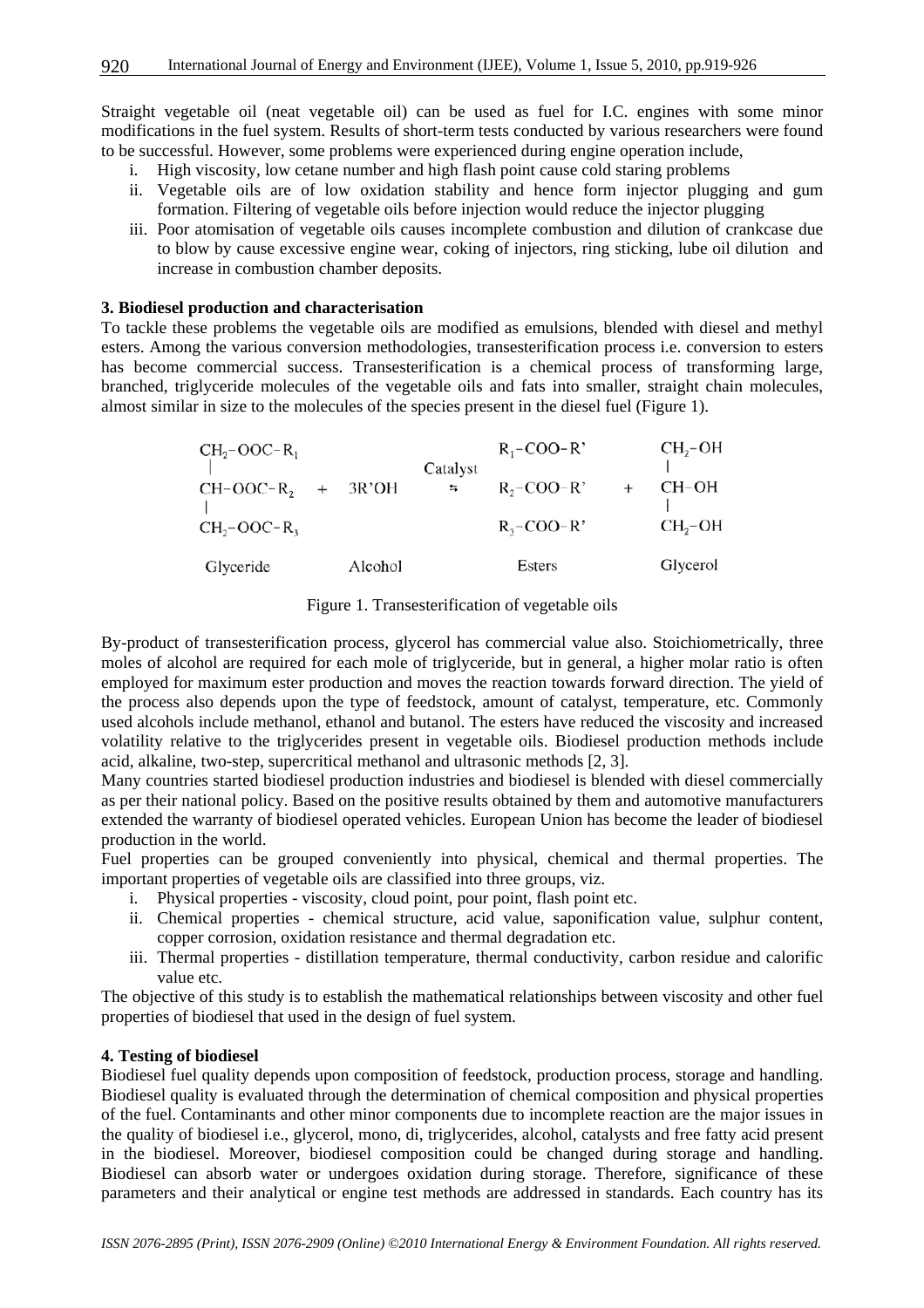own fuel quality testing methods and standards to specify the properties of the fuel. Here the standard methods and limits are described with reference to ASTM  $/$  EN $/$  IS standards. In India, IS 15607 specifies the properties of biodiesel, B100 is given in Table 1[4].

| S.No         | <b>Characteristics</b>            | Unit        | <b>Requirement</b> | <b>Test method</b><br><b>ISO, ASTM, EN / IS 1448</b> |
|--------------|-----------------------------------|-------------|--------------------|------------------------------------------------------|
| $\mathbf{1}$ | Density at 15°C                   | $kg/m^3$    | 860-900            | ISO 3675 /P 32                                       |
| $\mathbf{2}$ | Kinematic viscosity at 40°C       | cSt         | $2.5 - 6.0$        | ISO 3104 / P25                                       |
| 3            | Flash point (closed cup), min     | $\rm ^{o}C$ | 120                | P <sub>21</sub>                                      |
| 4            | Sulphur, max                      | mg/kg       | 50                 | D5443/P83                                            |
| 5            | Carbon resiue (Ramsbottom), max   | %m          | 0.05               | D4530                                                |
| 6            | Sulfated ash, max                 | %m          | 0.02               | ISO 6245/P4                                          |
| 7            | Water content, max                | mg/kg       | 500                | D2709 / P40                                          |
| 8            | Total contamination, max          | mg/kg       | 24                 | EN12662                                              |
| 9            | Copper corrosion 3 hr @50°C, max  |             | 1                  | ISO 2160 / P15                                       |
| 10           | Cetane number, min                |             | 51                 | ISO 5156/P9                                          |
| 11           | Acid value, max                   | mg KOH/g    | 0.50               | P <sub>1</sub>                                       |
| 12           | Methanol, max                     | %m          | 0.20               | EN 14110                                             |
| 13           | Ethanol, ax                       | %m          | 0.20               |                                                      |
| 14           | Ester content, min                | %m          | 96.5               | EN 14103                                             |
| 15           | Free glycerol, max                | %m          | 0.02               | D6584                                                |
| 16           | Total glycerol, max               | $\%{\rm m}$ | 0.25               | D6584                                                |
| 17           | Phosphorous, max                  | mg/kg       | 10.0               | D 4951                                               |
| 18           | Sodium and potassium, max         | mg/kg       | To report          | EN 14108                                             |
| 19           | Calcium and magnesium, max        | mg/kg       | To report          |                                                      |
| 20           | Iodine value                      |             | To report          | EN 14104                                             |
| 21           | Oxidation stability at 110°C, min | Hr          | 6                  | EN 14112                                             |

|  |  | Table 1. Biodiesel specification - IS 15607 |  |  |
|--|--|---------------------------------------------|--|--|
|--|--|---------------------------------------------|--|--|

# **5. Mathematical relationships**

# **5.1 Density vs kinematic viscosity**

There exists a number of correlations for estimating the properties of fuel upon its physical properties. The important properties of various biodiesel are given in Table 2 [5,6]. Kinematic viscosity is the resistance to flow of a fluid under gravity. It is the time taken for a fixed volume of fuel to flow under gravity through the capillary tube viscometer immersed in a thermostatically controlled bath at 40ºC. It is the product of measured time flow and calibration constant of viscometer. The viscosity of vegetable oils reduces drastically when blending with diesel or transesterification. However, as compared to diesel, biodiesel has slightly higher viscosity. From Table 2, measured values of kinematic viscosity of biodiesel are in the range of 2.83 and 5.78 cSt. The kinematic viscosity is a basic design parameter for the fuel injectors used in diesel engines. Fuel viscosity has influence on fuel droplet size and spray characteristics. Viscosity is inversely proportional to temperature. Viscosity increases with chain length and degree of saturation. Fuel specification viscosity upper limit ensure that fuel will flow readily during cold starting. Higher viscosity leads to poor atomization incomplete combustion and increases carbon deposits. More, higher viscosity fuel needs higher pumping power also. Fuels with lower viscosity leaks past plunger through the clearance between plunger and barrel during fuel compression.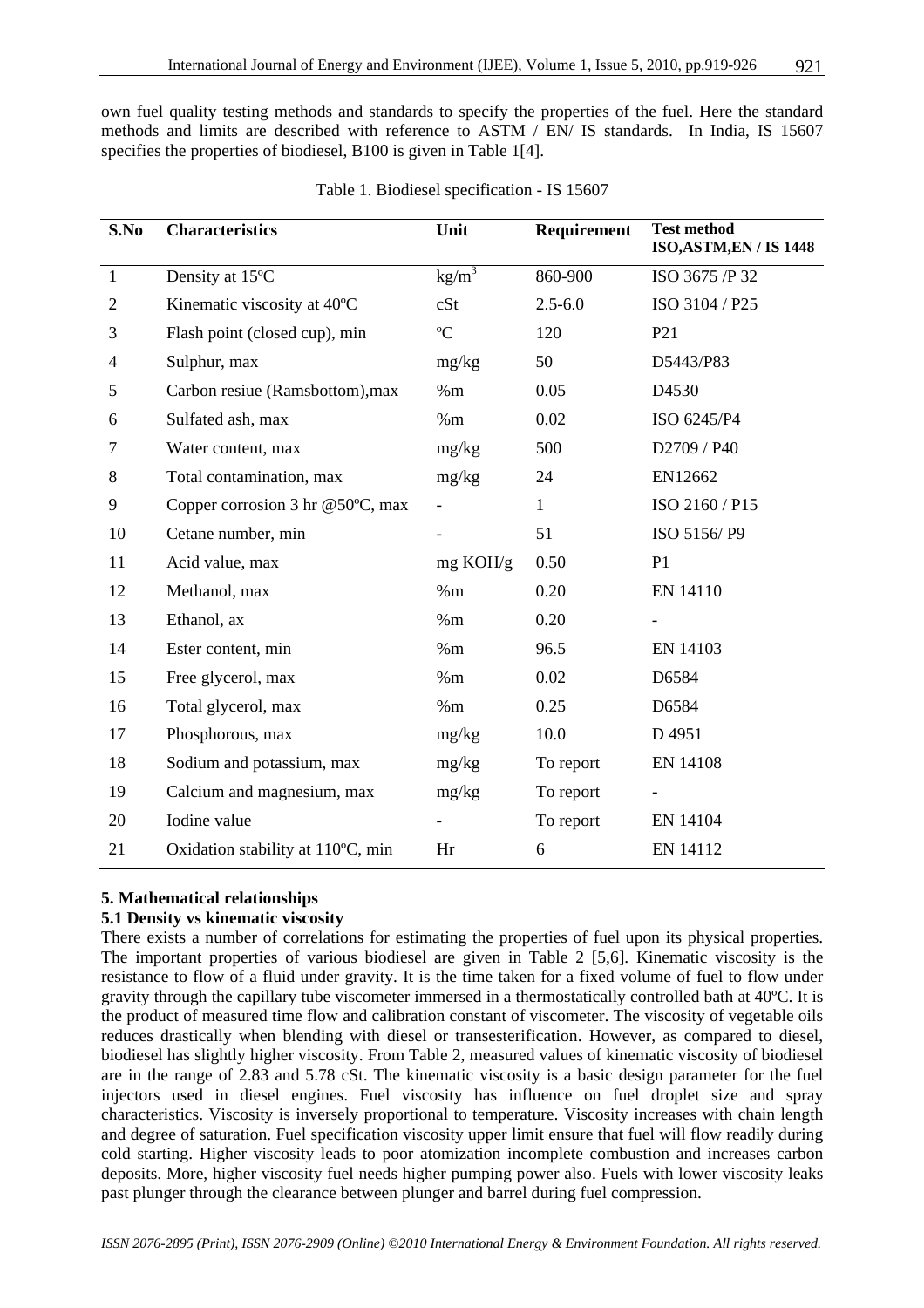| Biodiesel                     | Kinematic<br>viscosity (cSt) | Density<br>$\frac{\text{kg}}{\text{m}^3}$ | Flash point (°C)         | Calorific Value<br>(MJ/kg) |
|-------------------------------|------------------------------|-------------------------------------------|--------------------------|----------------------------|
| Linseed oil methyl esters     | 2.83                         | 885                                       | 117                      | 40.2                       |
| Seasame oil methyl esters     | 3.04                         | 880                                       | 170                      | 40.7                       |
| Hazelnut oil methyl esters    | 3.59                         | 874                                       | 183                      |                            |
| Corn oil methyl esters        | 3.62                         | 873                                       | 174                      | 41.35                      |
| Cotton seed oil methyl esters | 3.75                         | 871                                       | 170                      | 41.32                      |
| Palm oil methyl esters        | 3.94                         | 867                                       | 169                      | 41.3                       |
| Safflower oil methyl esters   | 4.03                         | 866                                       | 167                      | 41.26                      |
| Soybean oil methyl esters     | 4.08                         | 865                                       | 161                      | 41.24                      |
| Soybean oil methyl esters     | 4.08                         | 885                                       | 124                      | 40.5                       |
| Walnut oil methyl esters      | 4.11                         | 864                                       |                          | 41.18                      |
| Sunflower oil methyl esters   | 4.16                         | 863                                       | 154                      | 41.14                      |
| Olive oil methyl esters       | 4.18                         | 860                                       |                          |                            |
| Soybean ethyl esters          | 4.41                         |                                           |                          | 40                         |
| Rapeseed oil methyl esters    | 4.6                          | 857                                       | 145                      | 40.9                       |
| Tallow methyl esters          | 4.8                          | 876                                       | 131                      | 40.4                       |
| Rapeseed oil methyl esters    | 4.83                         | 883                                       | 185                      | 40.5                       |
| Crambe oil methyl esters      | 5.12                         | 848                                       | 142                      | 40.84                      |
| Soy butyl esters              | 5.24                         |                                           | $\overline{\phantom{a}}$ | 40.7                       |
| Frying oil ethyl esters       | 5.78                         | 872                                       | 166                      | 41.33                      |
| Rapeseed ethyl esters         | 6.17                         | 876                                       | 190                      |                            |

Table 2. Properties of biodiesel [5, 6]

Density is mass of the substances occupying unit volume at 15ºC. Density of fuel is evaluated as per ASTM D4052. Hydrometers are used to evaluate the density of liquids. Biodiesel is slightly higher than conventional diesel. Diesel engine injectors normally operate on volume metering system. If the fuel is of higher density large mass of fuel is injected and hence more power and emissions.

Fuel injectors operate on a volume based metering system, Hence a higher density for biodiesel results in the delivery of a slightly greater mass of fuel. Increase in viscosity of biodiesel increases its density. The relationship between viscosity and density is shown in Figure 2. From that, we can understand that viscosity of biodiesel decreases with increase in density. The correlation between viscosity and density is: Density  $= -15.77$  \* viscosity  $+929.59$  with coefficient of regression value of 0.9724. There is considerably high regression between viscosity and density for biodiesel samples.

# **5.2 Flash point vs. Kinematic viscosity**

Flash point is defined as the lowest temperature corrected to a barometric pressure of 101.3 kPa (760 mm Hg), at which application of an ignition source causes the vapors of a specimen to ignite under specified conditions of test. Flash point of the fuel is evaluated as per ASTM D93 test method. Flash point of biodiesel is higher than that of diesel (>130 ºC) which makes biodiesel safer than diesel in handling and storage point of view. A minimum flash point for biodiesel is specified in restricting the alcohol content. Flash point of biodiesel will reduce drastically if the alcohol used in production of biodiesel is not completely removed from it. Moreover, it reduces the combustion quality of fuel. Excess methanol in the fuel may also affect engine seals and elastomers and corrode metal components. Hence, alcohol content in biodiesel is given in biodiesel specification to a limit value of 0.24 mg/kg.

Figure 3 depicts the correlation between viscosity and flashpoint of biodiesel. Higher the viscosity increases the flash point of biodiesel however it affects the burning quality of biodiesel and affects its atomization. The correlation between viscosity and flash point can be written as Flash point =  $12.36$  \* viscosity + 176.3 with the coefficient of regression 0.964.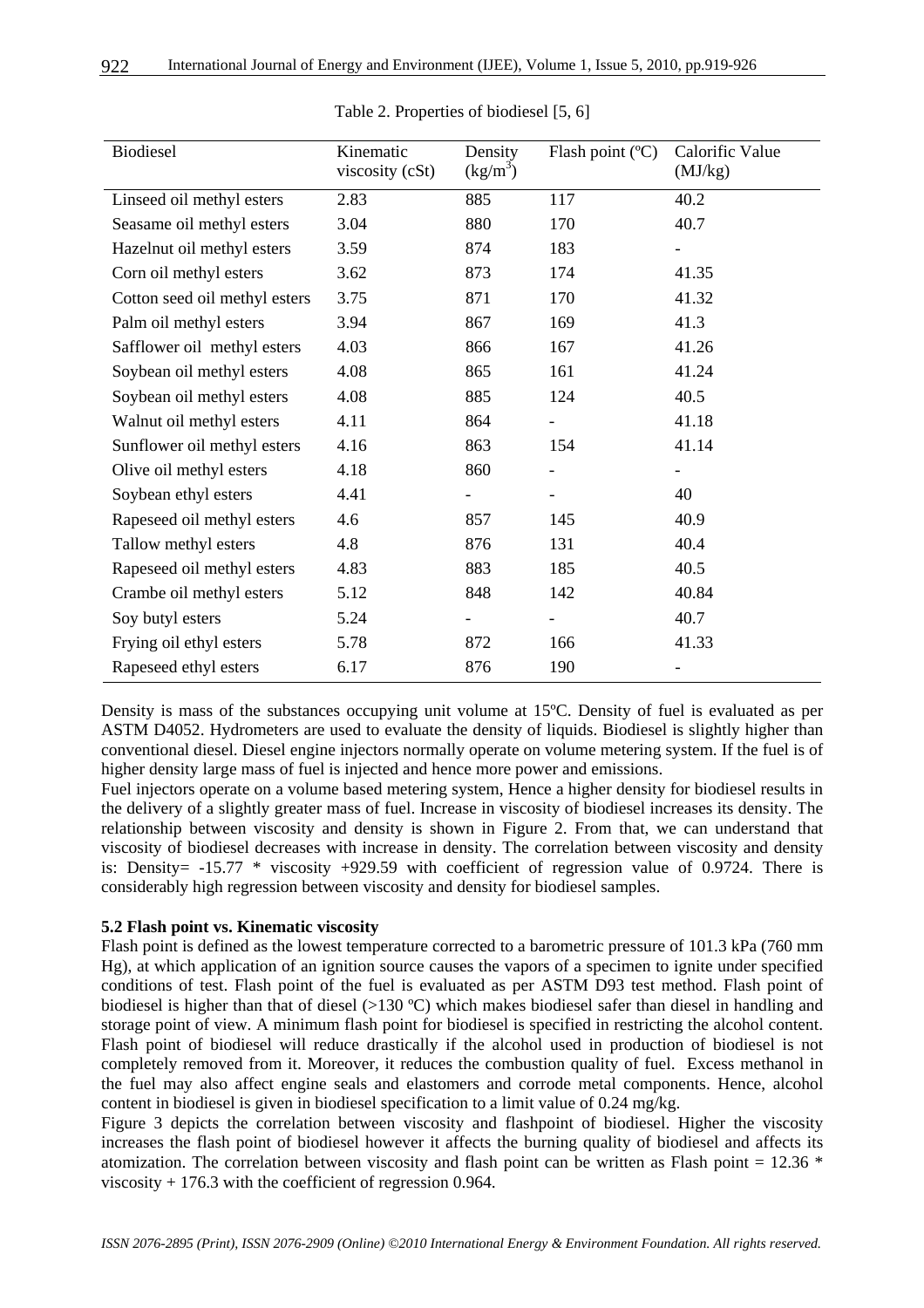#### **5.3 Density vs. Flash point**

Figure 4 shows the correlation between density and flash point of biodiesel samples. The flash point of biodiesel increases with density also. Higher density fuel increases its heat carrying capacity also. The equation between density and flash point can be written as Flash point  $= 1.46 *$  density  $- 1099.9$  with the coefficient of regression 0.91.

#### **5.4 Density vs. Calorific value**

Calorific value is an important property that defines the energy content in the biodiesel and hence thermal efficiency and specific fuel consumption. The relation between density and higher heating value of biodiesel is shown in Figure 5. The equation between density and HHV can be written as HHV  $=$ 0.0207 \* density + 23.28 with the coefficient of regression value of 0.9568.



Figure 2. Correlation between viscosity and density of biodiesel samples



Figure 3. Correlation between viscosity and flashpoint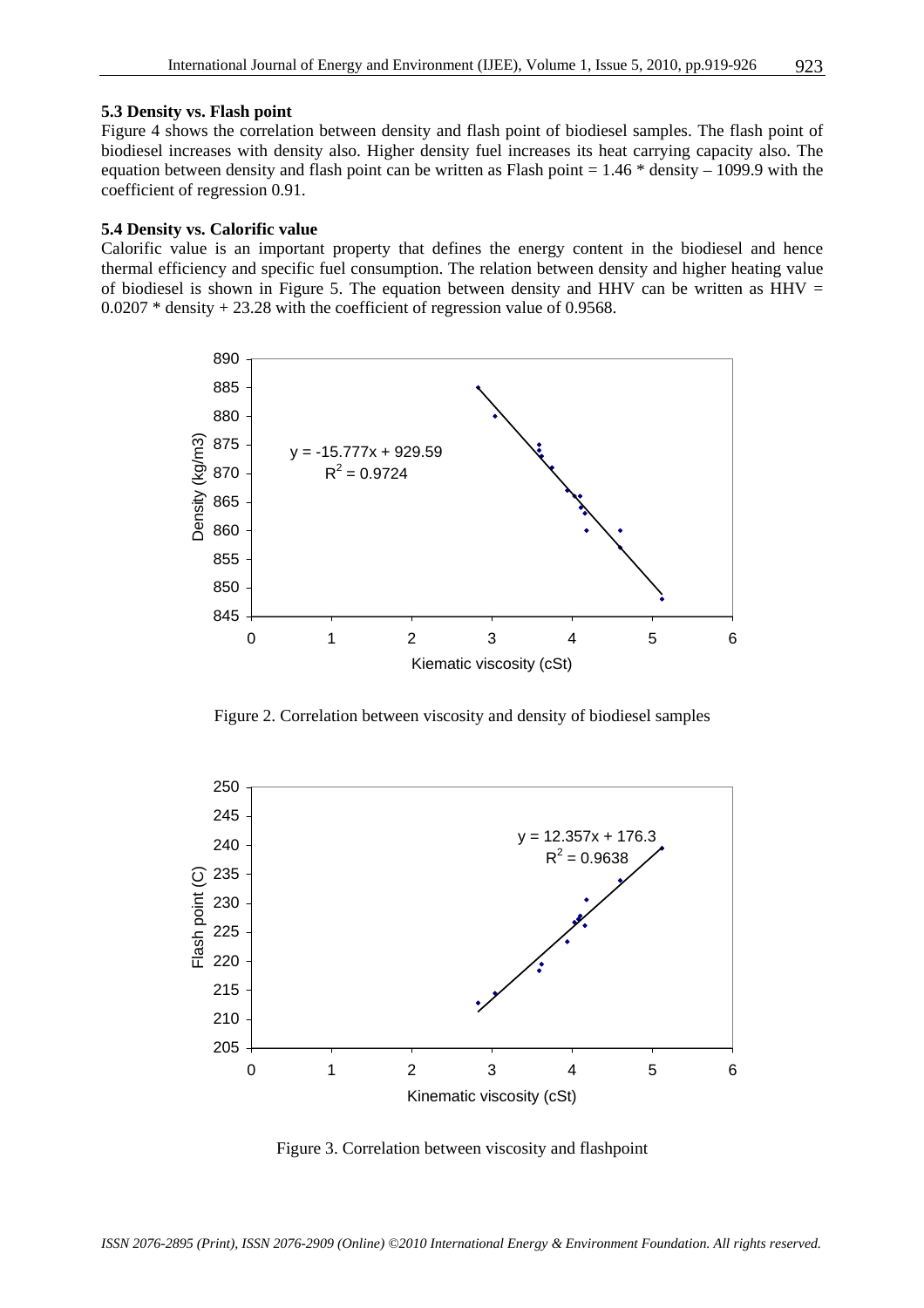

Figure 4. Correlation between density and flash point



Figure 5. Correlation between density and heating value

#### **6. Conclusion**

The transesterification of vegetable oil decreases its viscosity and the properties of biodiesel depend on feed stock i.e. vegetable oils and process technologies employed. However, there is a correlation among the properties of biodiesel. Correlations have been established between flash point, density, viscosity and heating value. Viscosity is one of the most important parameters required in the design of combustion process. Viscosity must be closely correlated with structural parameters of fuel flow systems. Hence, the neat biodiesel or biodiesel blends should meet the desired viscosity in order to avoid damage of fuel injectors and fuel pump. A correlation developed between heating value and density of biodiesel with viscosity of fuel. These correlations between these properties follow the linear regression with high coefficient of regression. These physical properties of fuel are the significant parameters in the design of fuel system for biodiesel engine.